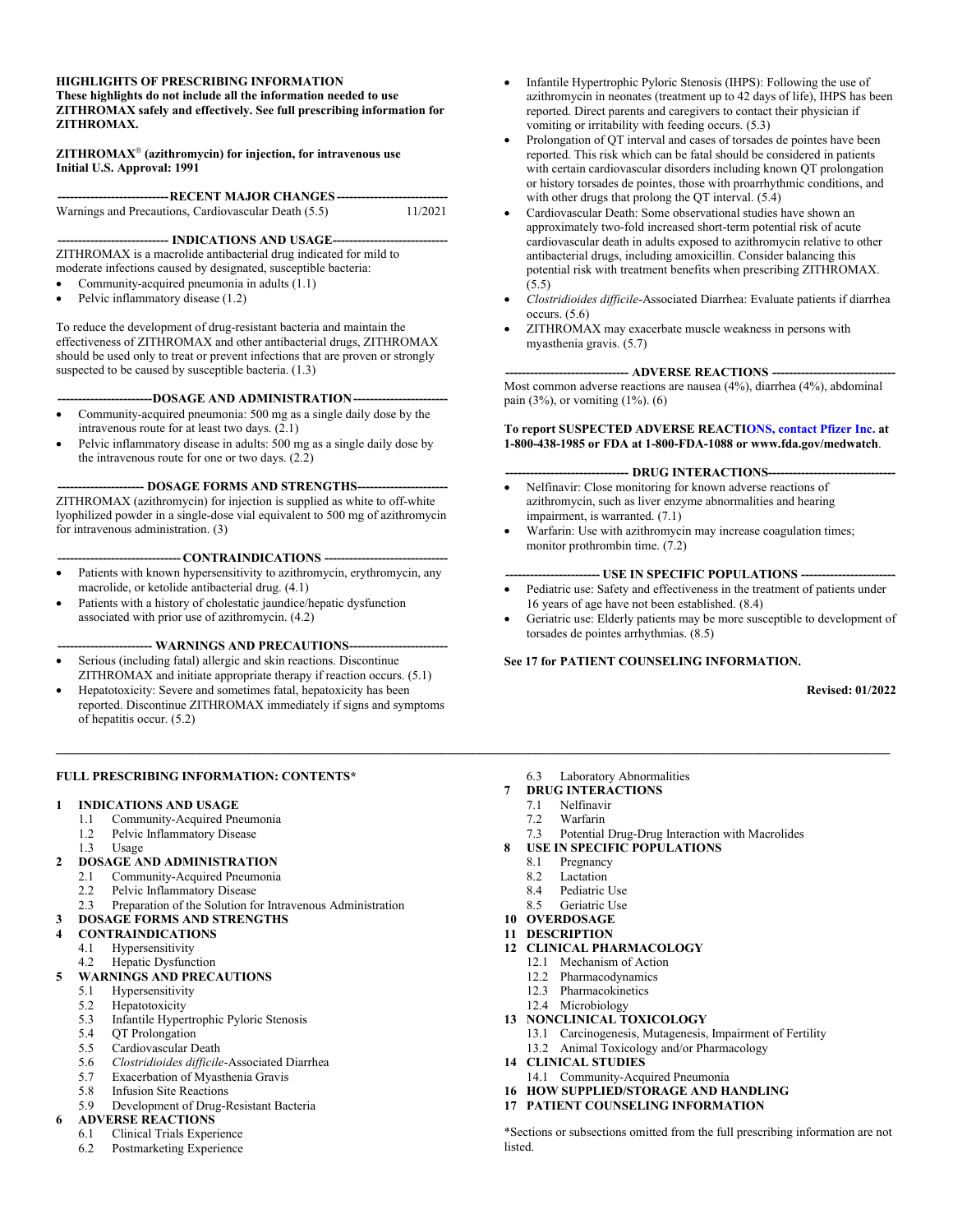# **FULL PRESCRIBING INFORMATION**

# **1 INDICATIONS AND USAGE**

ZITHROMAX (azithromycin) for injection is a macrolide antibacterial drug indicated for the treatment of patients with infections caused by susceptible strains of the designated microorganisms in the conditions listed below.

**1.1 Community-Acquired Pneumonia** due to *Chlamydophila pneumoniae*, *Haemophilus influenzae*, *Legionella pneumophila*, *Moraxella catarrhalis*, *Mycoplasma pneumoniae*, *Staphylococcus aureus*, or *Streptococcus pneumoniae* in patients who require initial intravenous therapy.

 $\mathcal{L} = \{ \mathcal{L} = \{ \mathcal{L} = \{ \mathcal{L} = \{ \mathcal{L} = \{ \mathcal{L} = \{ \mathcal{L} = \{ \mathcal{L} = \{ \mathcal{L} = \{ \mathcal{L} = \{ \mathcal{L} = \{ \mathcal{L} = \{ \mathcal{L} = \{ \mathcal{L} = \{ \mathcal{L} = \{ \mathcal{L} = \{ \mathcal{L} = \{ \mathcal{L} = \{ \mathcal{L} = \{ \mathcal{L} = \{ \mathcal{L} = \{ \mathcal{L} = \{ \mathcal{L} = \{ \mathcal{L} = \{ \mathcal{$ 

**1.2 Pelvic Inflammatory Disease** due to *Chlamydia trachomatis*, *Neisseria gonorrhoeae*, or *Mycoplasma hominis* in patients who require initial intravenous therapy. If anaerobic microorganisms are suspected of contributing to the infection, an antimicrobial agent with anaerobic activity should be administered in combination with ZITHROMAX.

ZITHROMAX for injection should be followed by ZITHROMAX by the oral route as required. *[see Dosage and Administration (2)]*

# **1.3 Usage**

To reduce the development of drug-resistant bacteria and maintain the effectiveness of ZITHROMAX (azithromycin) and other antibacterial drugs, ZITHROMAX (azithromycin) should be used only to treat infections that are proven or strongly suspected to be caused by susceptible bacteria. When culture and susceptibility information are available, they should be considered in selecting or modifying antibacterial therapy. In the absence of such data, local epidemiology and susceptibility patterns may contribute to the empiric selection of therapy.

# **2 DOSAGE AND ADMINISTRATION**

*[see Indications and Usage (1) and Clinical Pharmacology (12.3)]*

# **2.1 Community-Acquired Pneumonia**

The recommended dose of ZITHROMAX for injection for the treatment of adult patients with community-acquired pneumonia due to the indicated organisms is 500 mg as a single daily dose by the intravenous route for at least two days. Intravenous therapy should be followed by azithromycin by the oral route at a single, daily dose of 500 mg, administered as two 250 mg tablets to complete a 7- to 10-day course of therapy. The timing of the switch to oral therapy should be done at the discretion of the physician and in accordance with clinical response.

## **2.2 Pelvic Inflammatory Disease**

The recommended dose of ZITHROMAX for injection for the treatment of adult patients with pelvic inflammatory disease due to the indicated organisms is 500 mg as a single daily dose by the intravenous route for one or two days. Intravenous therapy should be followed by azithromycin by the oral route at a single, daily dose of 250 mg to complete a 7-day course of therapy. The timing of the switch to oral therapy should be done at the discretion of the physician and in accordance with clinical response.

## **2.3 Preparation of the Solution for Intravenous Administration**

The infusate concentration and rate of infusion for ZITHROMAX for injection should be either 1 mg/mL over 3 hr or 2 mg/mL over 1 hr. ZITHROMAX for injection should not be given as a bolus or as an intramuscular injection.

## *Reconstitution*

Prepare the initial solution of ZITHROMAX for injection by adding 4.8 mL of Sterile Water for Injection to the 500 mg vial, and shaking the vial until all of the drug is dissolved. Since ZITHROMAX for injection is supplied under vacuum, it is recommended that a standard 5 mL (non-automated) syringe be used to ensure that the exact amount of 4.8 mL of Sterile Water is dispensed. Each mL of reconstituted solution contains 100 mg azithromycin. Reconstituted solution is stable for 24 hr when stored below  $30^{\circ}C (86^{\circ}F)$ .

Parenteral drug products should be inspected visually for particulate matter prior to administration. If particulate matter is evident in reconstituted fluids, the drug solution should be discarded.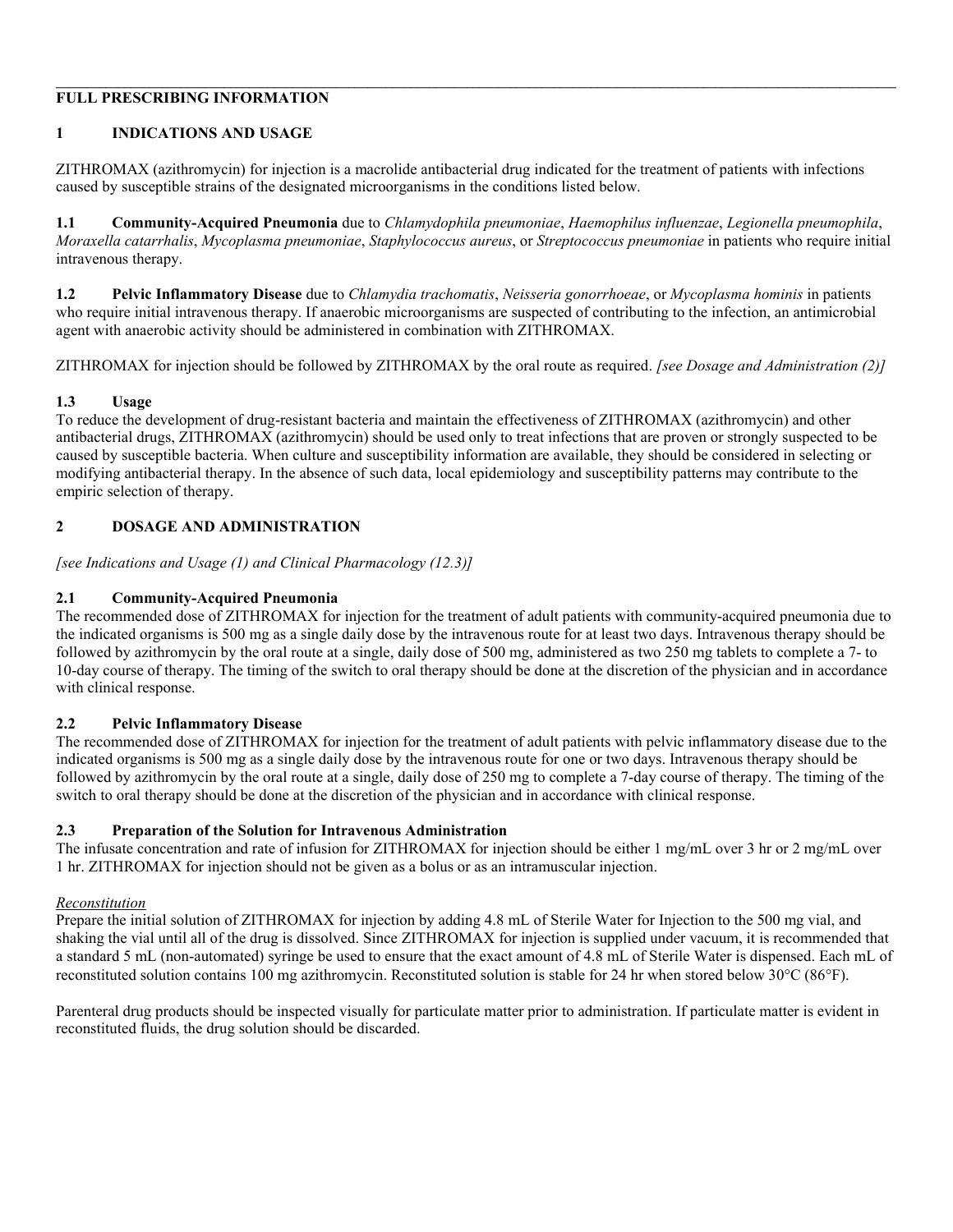*Dilute this solution further prior to administration as instructed below.*

# Dilution

To provide azithromycin over a concentration range of 1-2 mg/mL, transfer 5 mL of the 100 mg/mL azithromycin solution into the appropriate amount of any of the diluents listed below:

Normal Saline (0.9% sodium chloride) 1/2 Normal Saline (0.45% sodium chloride) 5% Dextrose in Water Lactated Ringer's Solution 5% Dextrose in 1/2 Normal Saline (0.45% sodium chloride) with 20 mEq KCl 5% Dextrose in Lactated Ringer's Solution 5% Dextrose in 1/3 Normal Saline (0.3% sodium chloride) 5% Dextrose in 1/2 Normal Saline (0.45% sodium chloride) Normosol®-M in 5% Dextrose Normosol®-R in 5% Dextrose

Final Infusion Solution Concentration (mg/mL)<br>  $1 \text{ mg/mL}$  Amount of Diluent (mL)<br>  $500 \text{ mL}$  $1$  mg/mL  $2 \text{ mg/mL}$   $250 \text{ mL}$ 

Other intravenous substances, additives, or medications should not be added to ZITHROMAX for injection, or infused simultaneously through the same intravenous line.

# Storage

When diluted according to the instructions (1 mg/mL to 2 mg/mL), ZITHROMAX for injection is stable for 24 hr at or below room temperature 30°C (86°F), or for 7 days if stored under refrigeration 5°C (41°F).

# **3 DOSAGE FORMS AND STRENGTHS**

ZITHROMAX for injection is supplied as white to off-white lyophilized powder in a single-dose vial equivalent to 500 mg of azithromycin for intravenous administration.

## **4 CONTRAINDICATIONS**

## **4.1 Hypersensitivity**

ZITHROMAX is contraindicated in patients with known hypersensitivity to azithromycin, erythromycin, any macrolide or ketolide drugs.

## **4.2 Hepatic Dysfunction**

ZITHROMAX is contraindicated in patients with a history of cholestatic jaundice/hepatic dysfunction associated with prior use of azithromycin.

# **5 WARNINGS AND PRECAUTIONS**

## **5.1 Hypersensitivity**

Serious allergic reactions, including angioedema, anaphylaxis, and dermatologic reactions including Acute Generalized Exanthematous Pustulosis (AGEP), Stevens-Johnson Syndrome, and toxic epidermal necrolysis have been reported in patients on azithromycin therapy. *[see Contraindications (4.1)]*

Fatalities have been reported. Cases of Drug Reaction with Eosinophilia and Systemic Symptoms (DRESS) have also been reported. Despite initially successful symptomatic treatment of the allergic symptoms, when symptomatic therapy was discontinued, the allergic symptoms recurred soon thereafter in some patients without further azithromycin exposure. These patients required prolonged periods of observation and symptomatic treatment. The relationship of these episodes to the long tissue half-life of azithromycin and subsequent prolonged exposure to antigen is unknown at present.

If an allergic reaction occurs, the drug should be discontinued and appropriate therapy should be instituted. Physicians should be aware that the allergic symptoms may reappear after symptomatic therapy has been discontinued.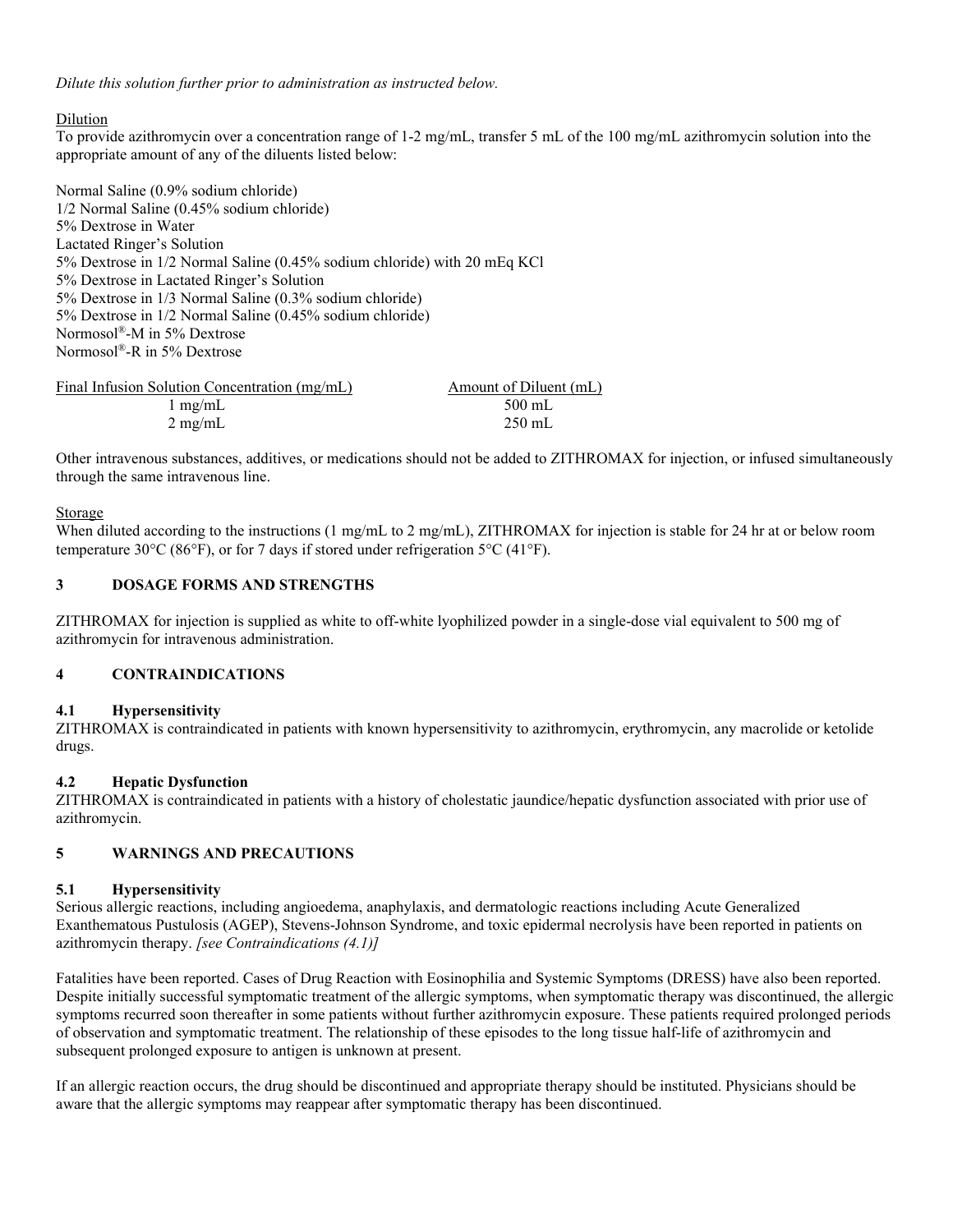# **5.2 Hepatotoxicity**

Abnormal liver function, hepatitis, cholestatic jaundice, hepatic necrosis, and hepatic failure have been reported, some of which have resulted in death. Discontinue azithromycin immediately if signs and symptoms of hepatitis occur.

# **5.3 Infantile Hypertrophic Pyloric Stenosis (IHPS)**

Following the use of azithromycin in neonates (treatment up to 42 days of life), IHPS has been reported. Direct parents and caregivers to contact their physician if vomiting or irritability with feeding occurs.

# **5.4 QT Prolongation**

Prolonged cardiac repolarization and QT interval, imparting a risk of developing cardiac arrhythmia and torsades de pointes, have been seen with treatment with macrolides, including azithromycin. Cases of torsades de pointes have been spontaneously reported during postmarketing surveillance in patients receiving azithromycin. Providers should consider the risk of QT prolongation, which can be fatal when weighing the risks and benefits of azithromycin for at-risk groups including:

- patients with known prolongation of the QT interval, a history of torsades de pointes, congenital long QT syndrome, bradyarrhythmias or uncompensated heart failure
- patients on drugs known to prolong the QT interval
- patients with ongoing proarrhythmic conditions such as uncorrected hypokalemia or hypomagnesemia, clinically significant bradycardia, and in patients receiving Class IA (quinidine, procainamide) or Class III (dofetilide, amiodarone, sotalol) antiarrhythmic agents.

Elderly patients may be more susceptible to drug-associated effects on the QT interval.

# **5.5 Cardiovascular Death**

Some observational studies have shown an approximately two-fold increased short-term potential risk of acute cardiovascular death in adults exposed to azithromycin relative to other antibacterial drugs, including amoxicillin. The five-day cardiovascular mortality observed in these studies ranged from 20 to 400 per million azithromycin treatment courses. This potential risk was noted to be greater during the first five days of azithromycin use and does not appear to be limited to those patients with preexisting cardiovascular diseases. The data in these observational studies are insufficient to establish or exclude a causal relationship between acute cardiovascular death and azithromycin use. Consider balancing this potential risk with treatment benefits when prescribing ZITHROMAX.

# **5.6** *Clostridioides difficile-***Associated Diarrhea**

*Clostridioides difficile* associated diarrhea (CDAD) has been reported with use of nearly all antibacterial agents, including ZITHROMAX (azithromycin for injection), and may range in severity from mild diarrhea to fatal colitis. Treatment with antibacterial agents alters the normal flora of the colon leading to overgrowth of *C. difficile*.

*C. difficile* produces toxins A and B which contribute to the development of CDAD. Hypertoxin producing strains of *C. difficile* cause increased morbidity and mortality, as these infections can be refractory to antibacterial therapy and may require colectomy. CDAD must be considered in all patients who present with diarrhea following antibacterial use. Careful medical history is necessary since CDAD has been reported to occur over two months after the administration of antibacterial agents.

If CDAD is suspected or confirmed, ongoing antibacterial use not directed against *C. difficile* may need to be discontinued. Appropriate fluid and electrolyte management, protein supplementation, antibacterial treatment of *C. difficile*, and surgical evaluation should be instituted as clinically indicated.

# **5.7 Exacerbation of Myasthenia Gravis**

Exacerbations of symptoms of myasthenia gravis and new onset of myasthenic syndrome have been reported in patients receiving azithromycin therapy.

# **5.8 Infusion Site Reactions**

ZITHROMAX for injection should be reconstituted and diluted as directed and administered as an intravenous infusion over not less than 60 minutes. *[see Dosage and Administration (2)]*

Local IV site reactions have been reported with the intravenous administration of azithromycin. The incidence and severity of these reactions were the same when 500 mg azithromycin was given over 1 hour (2 mg/mL as 250 mL infusion) or over 3 hr (1 mg/mL as 500 mL infusion) *[see Adverse Reactions (6)].* All volunteers who received infusate concentrations above 2 mg/mL experienced local IV site reactions and, therefore, higher concentrations should be avoided.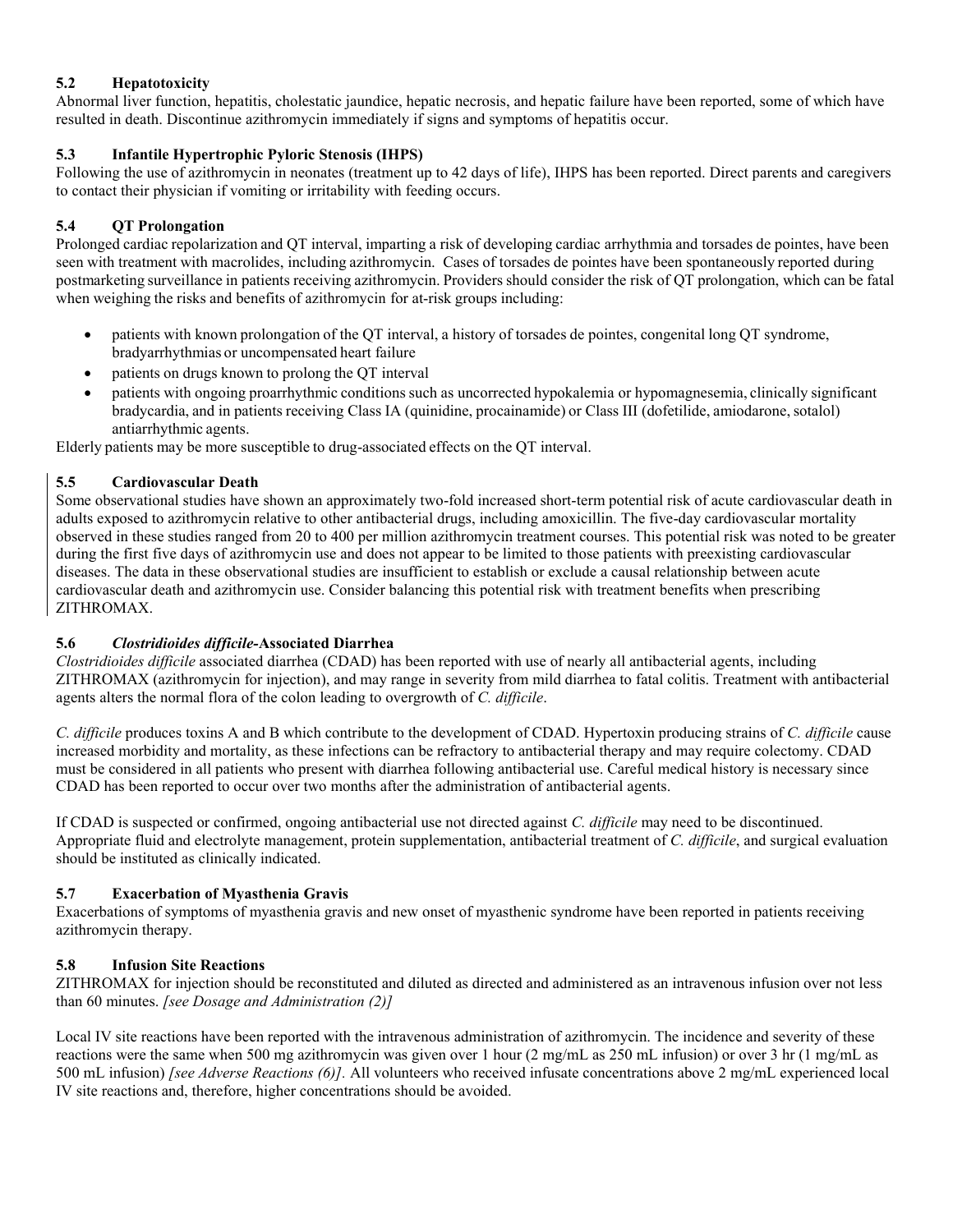## **5.9 Development of Drug-Resistant Bacteria**

Prescribing ZITHROMAX in the absence of a proven or strongly suspected bacterial infection is unlikely to provide benefit to the patient and increases the risk of the development of drug-resistant bacteria.

# **6 ADVERSE REACTIONS**

The following clinically significant adverse reactions are described elsewhere in labeling:

- Hypersensitivity *[see Warnings and Precautions (5.1)]*
- Hepatotoxicity *[see Warnings and Precautions (5.2)]*
- Infantile Hypertrophic Pyloric Stenosis (IHPS) *[see Warnings and Precautions (5.3)]*
- QT Prolongation *[see Warnings and Precautions (5.4)]*
- Cardiovascular Death *[see Warnings and Precautions (5.5)]*
- *Clostridioides difficile-*Associated Diarrhea (CDAD) *[see Warnings and Precautions (5.6)]*
- Exacerbation of Myasthenia Gravis *[see Warnings and Precautions (5.7)]*

# **6.1 Clinical Trials Experience**

Because clinical trials are conducted under widely varying conditions, adverse reaction rates observed in the clinical trials of a drug cannot be directly compared to rates in the clinical trials of another drug and may not reflect the rates observed in practice.

In clinical trials of intravenous azithromycin for community-acquired pneumonia, in which 2 to 5 IV doses were given, the reported adverse reactions were mild to moderate in severity and were reversible upon discontinuation of the drug. The majority of patients in these trials had one or more co-morbid diseases and were receiving concomitant medications. Approximately 1.2% of the patients discontinued intravenous ZITHROMAX therapy, and a total of 2.4% discontinued azithromycin therapy by either the intravenous or oral route because of clinical or laboratory side effects.

In clinical trials conducted in patients with pelvic inflammatory disease, in which 1 to 2 IV doses were given, 2% of women who received monotherapy with azithromycin and 4% who received azithromycin plus metronidazole discontinued therapy due to clinical side effects.

Clinical adverse reactions leading to discontinuations from these studies were gastrointestinal (abdominal pain, nausea, vomiting, diarrhea), and rashes; laboratory side effects leading to discontinuation were increases in transaminase levels and/or alkaline phosphatase levels.

Overall, the most common adverse reactions associated with treatment in adult patients who received IV/Oral ZITHROMAX in studies of community-acquired pneumonia were related to the gastrointestinal system with diarrhea/loose stools (4.3%), nausea (3.9%), abdominal pain (2.7%), and vomiting (1.4%) being the most frequently reported. Approximately 12% of patients experienced a side effect related to the intravenous infusion; most common were pain at the injection site (6.5%) and local inflammation (3.1%).

The most common adverse reactions associated with treatment in adult women who received IV/Oral ZITHROMAX in trials of pelvic inflammatory disease were related to the gastrointestinal system. Diarrhea (8.5%) and nausea (6.6%) were most commonly reported, followed by vaginitis (2.8%), abdominal pain (1.9%), anorexia (1.9%), rash and pruritus (1.9%). When azithromycin was co-administered with metronidazole in these trials, a higher proportion of women experienced adverse reactions of nausea (10.3%), abdominal pain (3.7%), vomiting (2.8%), infusion site reaction, stomatitis, dizziness, or dyspnea (all at 1.9%).

Adverse reactions that occurred with a frequency of 1% or less included the following:

*Gastrointestinal:* Dyspepsia, flatulence, mucositis, oral moniliasis, and gastritis. *Nervous system:* Headache, somnolence. *Allergic:* Bronchospasm. *Special senses:* Taste perversion.

## **6.2 Postmarketing Experience**

The following adverse reactions have been identified during post-approval use of azithromycin. Because these reactions are reported voluntarily from a population of uncertain size, it is not always possible to reliably estimate their frequency or establish a causal relationship to drug exposure.

Adverse reactions reported with azithromycin during the postmarketing period in adult and/or pediatric patients for which a causal relationship may not be established include: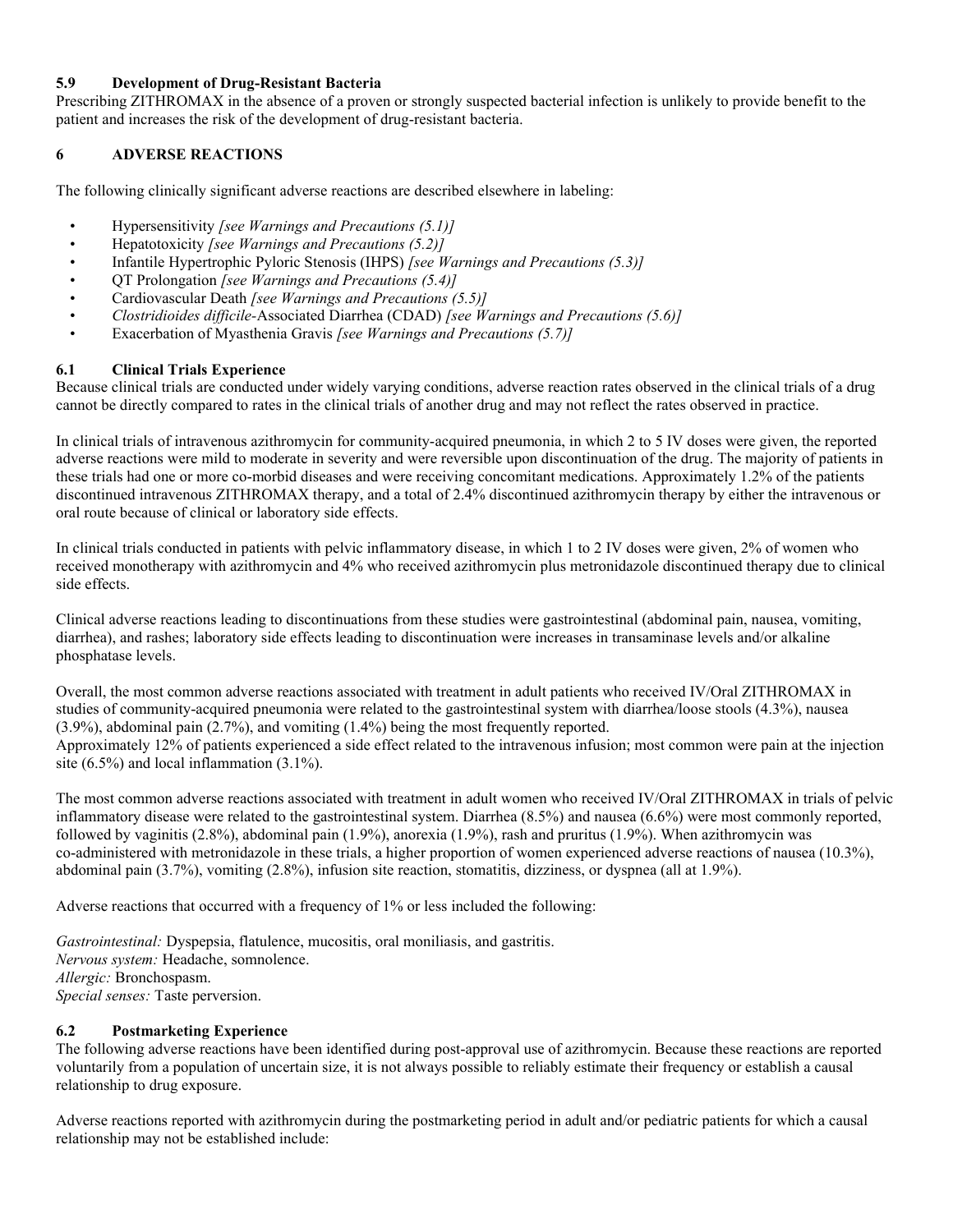*Allergic:* Arthralgia, edema, urticaria and angioedema.

*Cardiovascular:* Arrhythmias including ventricular tachycardia and hypotension. There have been reports of QT prolongation, torsades de pointes, and cardiovascular death.

*Gastrointestinal:* Anorexia, constipation, dyspepsia, flatulence, vomiting/diarrhea, pseudomembranous colitis, pancreatitis, oral candidiasis, pyloric stenosis, and reports of tongue discoloration.

*General:* Asthenia, paresthesia, fatigue, malaise and anaphylaxis (including fatalities).

*Genitourinary:* Interstitial nephritis and acute renal failure and vaginitis.

*Hematopoietic:* Thrombocytopenia.

*Liver/biliary:* Abnormal liver function, hepatitis, cholestatic jaundice, hepatic necrosis, and hepatic failure. *[see Warnings and Precautions (5.2)]*

*Nervous system:* Convulsions, dizziness/vertigo, headache, somnolence, hyperactivity, nervousness, agitation and syncope.

*Psychiatric:* Aggressive reaction and anxiety.

*Skin/appendages:* Pruritus, serious skin reactions including, erythema multiforme, AGEP, Stevens-Johnson syndrome, toxic epidermal necrolysis, and DRESS.

*Special senses:* Hearing disturbances including hearing loss, deafness and/or tinnitus and reports of taste/smell perversion and/or loss.

# **6.3 Laboratory Abnormalities**

Significant abnormalities (irrespective of drug relationship) occurring during the clinical trials were reported as follows:

- elevated ALT (SGPT), AST (SGOT), creatinine (4 to 6%)
- elevated LDH, bilirubin (1 to 3%)
- leukopenia, neutropenia, decreased platelet count, and elevated serum alkaline phosphatase (less than 1%)

When follow-up was provided, changes in laboratory tests appeared to be reversible.

In multiple-dose clinical trials involving more than 750 patients treated with ZITHROMAX (IV/Oral), less than 2% of patients discontinued azithromycin therapy because of treatment-related liver enzyme abnormalities.

# **7 DRUG INTERACTIONS**

# **7.1 Nelfinavir**

Co-administration of nelfinavir at steady-state with a single oral dose of azithromycin resulted in increased azithromycin serum concentrations. Although a dose adjustment of azithromycin is not recommended when administered in combination with nelfinavir, close monitoring for known adverse reactions of azithromycin, such as liver enzyme abnormalities and hearing impairment, is warranted. *[see Adverse Reactions (6)]*

# **7.2 Warfarin**

Spontaneous postmarketing reports suggest that concomitant administration of azithromycin may potentiate the effects of oral anticoagulants such as warfarin, although the prothrombin time was not affected in the dedicated drug interaction study with azithromycin and warfarin. Prothrombin times should be carefully monitored while patients are receiving azithromycin and oral anticoagulants concomitantly.

# **7.3 Potential Drug-Drug Interaction with Macrolides**

Interactions with digoxin, colchicine or phenytoin have not been reported in clinical trials with azithromycin. No specific drug interaction studies have been performed to evaluate potential drug-drug interaction. However, drug interactions have been observed with other macrolide products. Until further data are developed regarding drug interactions when digoxin, colchicine or phenytoin are used with azithromycin careful monitoring of patients is advised.

# **8 USE IN SPECIFIC POPULATIONS**

# **8.1 Pregnancy**

# Risk Summary

Available data from published literature and postmarketing experience over several decades with azithromycin use in pregnant women have not identified any drug-associated risks for major birth defects, miscarriage, or adverse maternal or fetal outcomes *(see Data).*  Developmental toxicity studies with azithromycin in rats, mice, and rabbits showed no drug-induced fetal malformations at doses up to 4, 2, and 2 times, respectively, an adult human daily dose of 500 mg based on body surface area. Decreased viability and delayed development were observed in the offspring of pregnant rats administered azithromycin from day 6 of pregnancy through weaning at a dose equivalent to 4 times an adult human daily dose of 500 mg based on body surface area *(see Data)*.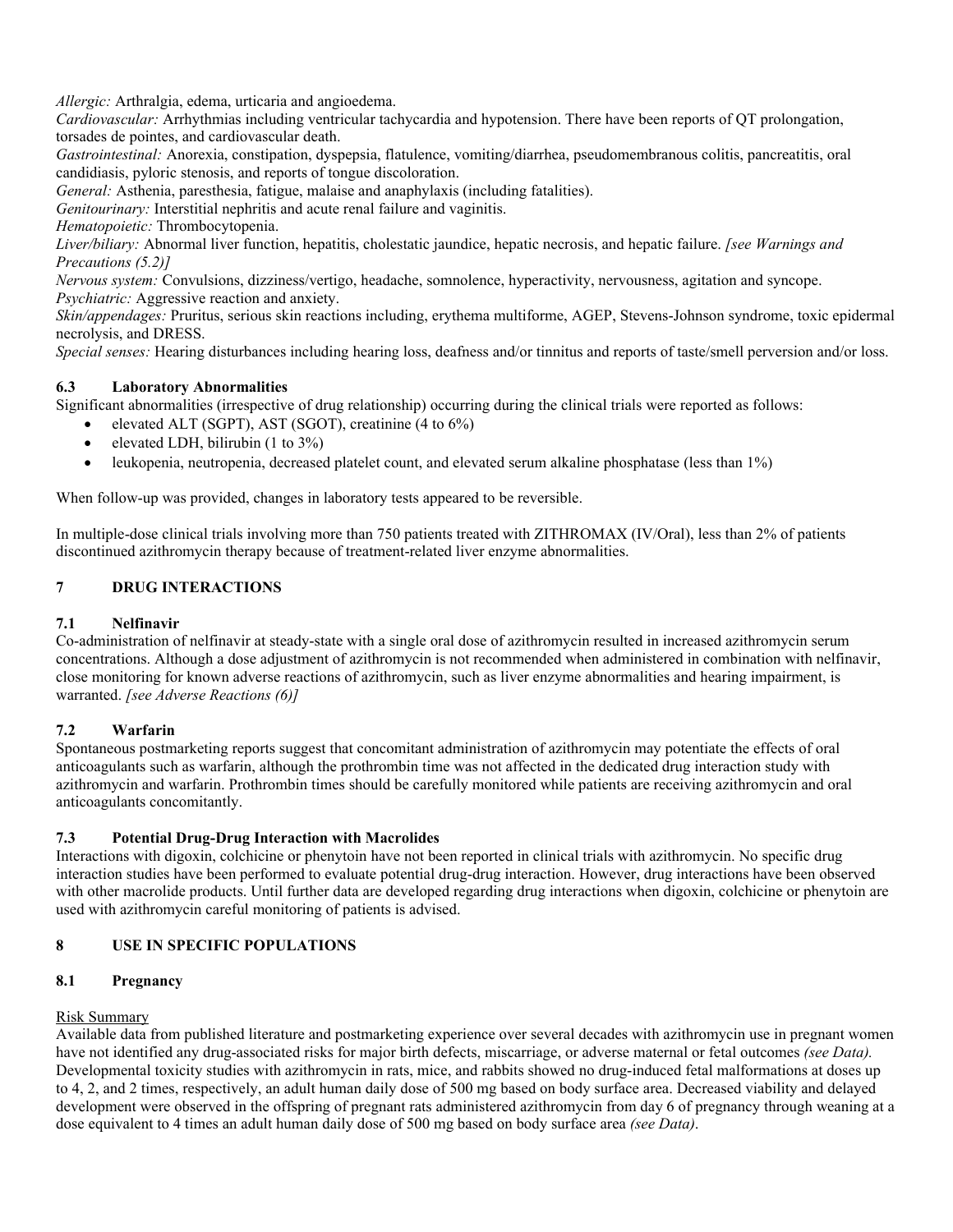The estimated background risk of major birth defects and miscarriage for the indicated populations is unknown. All pregnancies have a background risk of birth defect, loss, or other adverse outcomes. In the U.S. general population, the estimated background risk of major birth defects and miscarriage in clinically recognized pregnancies is 2 to 4% and 15 to 20%, respectively.

#### Data

#### *Human Data*

Available data from published observational studies, case series, and case reports over several decades do not suggest an increased risk for major birth defects, miscarriage, or adverse maternal or fetal outcomes with azithromycin use in pregnant women. Limitations of these data include the lack of randomization and inability to control for confounders such as underlying maternal disease and maternal use of concomitant medications.

#### *Animal Data*

Reproductive and developmental toxicology studies have not been conducted using IV administration of azithromycin to animals. Azithromycin administered during the period of organogenesis did not cause fetal malformations in rats and mice at oral doses up to 200 mg/kg/day (moderately maternally toxic). Based on body surface area, this dose is approximately 4 (rats) and 2 (mice) times an adult human daily dose of 500 mg. In rabbits administered azithromycin at oral doses of 10, 20, and 40 mg/kg/day during organogenesis, reduced maternal body weight and food consumption were observed in all groups; no evidence of fetotoxicity or teratogenicity was observed at these doses, the highest of which is estimated to be 2 times an adult human daily dose of 500 mg based on body surface area.

In a pre- and postnatal development study, azithromycin was administered orally to pregnant rats from day 6 of pregnancy until weaning at doses of 50 or 200 mg/kg/day. Maternal toxicity (reduced food consumption and body weight gain; increased stress at parturition) was observed at the higher dose. Effects in the offspring were noted at 200 mg/kg/day during the postnatal development period (decreased viability, delayed developmental landmarks). These effects were not observed in a pre- and postnatal rat study when up to 200 mg/kg/day of azithromycin was given orally beginning on day 15 of pregnancy until weaning.

### **8.2 Lactation**

#### Risk Summary

Azithromycin is present in human milk *(see Data)*. Non-serious adverse reactions have been reported in breastfed infants after maternal administration of azithromycin *(see Clinical Considerations)*. There are no available data on the effects of azithromycin on milk production. The developmental and health benefits of breastfeeding should be considered along with the mother's clinical need for ZITHROMAX and any potential adverse effects on the breastfed infant from ZITHROMAX or from the underlying maternal condition.

#### Clinical Considerations

Advise women to monitor the breastfed infant for diarrhea, vomiting, or rash.

#### Data

Azithromycin breastmilk concentrations were measured in 20 women after receiving a single 2 g oral dose of azithromycin during labor. Breastmilk samples collected on days 3 and 6 postpartum as well as 2 and 4 weeks postpartum revealed the presence of azithromycin in breastmilk up to 4 weeks after dosing. In another study, a single dose of azithromycin 500 mg was administered intravenously to 8 women prior to incision for cesarean section. Breastmilk (colostrum) samples obtained between 12 and 48 hours after dosing revealed that azithromycin persisted in breastmilk up to 48 hours.

#### **8.4 Pediatric Use**

Safety and effectiveness of azithromycin for injection in children or adolescents under 16 years have not been established. In controlled clinical studies, azithromycin has been administered to pediatric patients (age 6 months to 16 years) by the oral route. For information regarding the use of ZITHROMAX (azithromycin for oral suspension) in the treatment of pediatric patients, *[see Indications and Usage (1), and Dosage and Administration (2)]* of the prescribing information for ZITHROMAX (azithromycin for oral suspension) 100 mg/5 mL and 200 mg/5 mL bottles.

## **8.5 Geriatric Use**

Pharmacokinetic studies with intravenous azithromycin have not been performed in older volunteers. Pharmacokinetics of azithromycin following oral administration in older volunteers (65-85 years old) were similar to those in younger volunteers (18-40 years old) for the 5-day therapeutic regimen.

In multiple-dose clinical trials of intravenous azithromycin in the treatment of community-acquired pneumonia, 45% of patients (188/414) were at least 65 years of age and 22% of patients (91/414) were at least 75 years of age. No overall differences in safety were observed between these subjects and younger subjects in terms of adverse reactions, laboratory abnormalities, and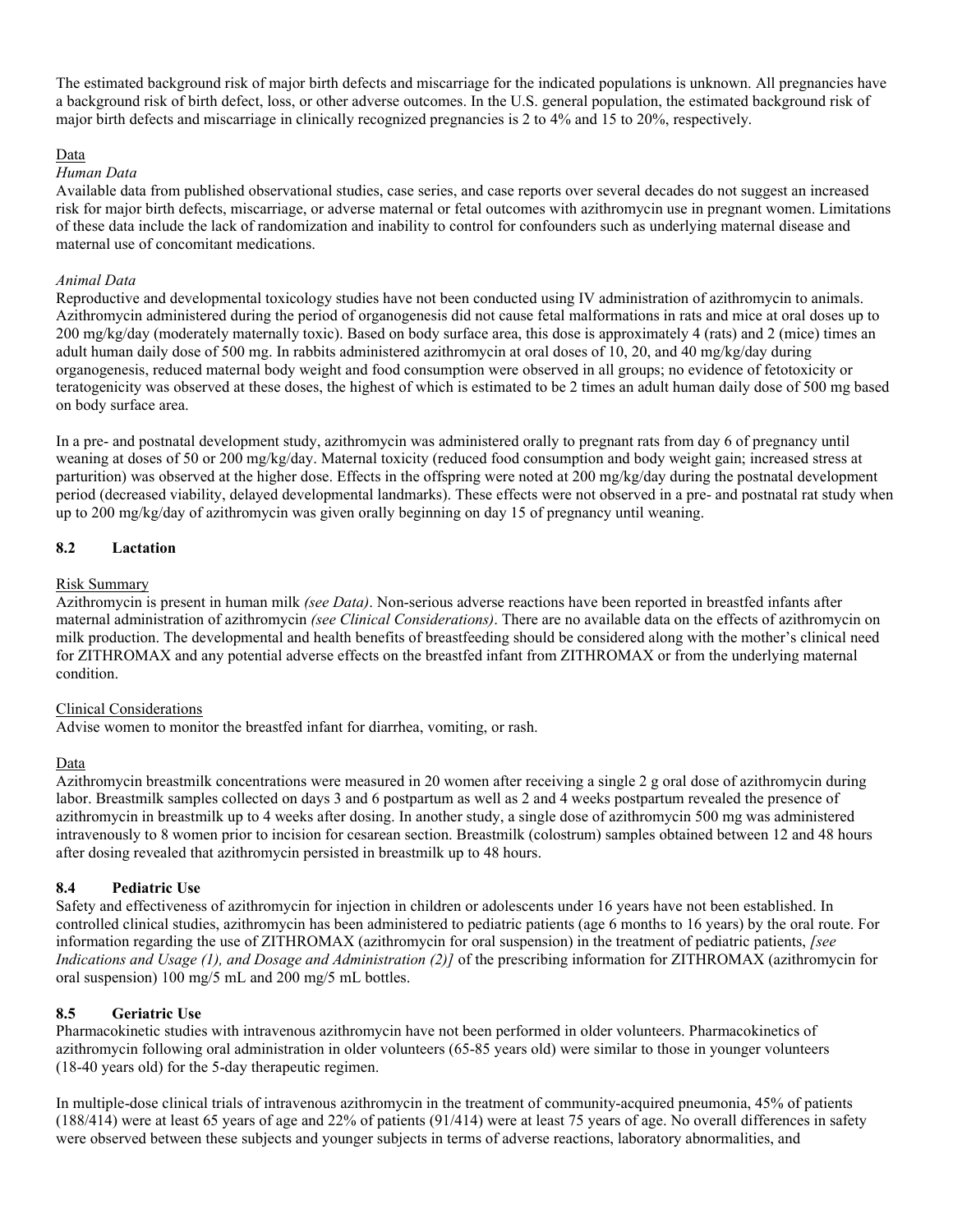discontinuations. Similar decreases in clinical response were noted in azithromycin- and comparator-treated patients with increasing age.

ZITHROMAX (azithromycin for injection) contains 114 mg (4.96 mEq) of sodium per vial. At the usual recommended doses, patients would receive 114 mg (4.96 mEq) of sodium. The geriatric population may respond with a blunted natriuresis to salt loading. The total sodium content from dietary and non-dietary sources may be clinically important with regard to such diseases as congestive heart failure.

Elderly patients may be more susceptible to development of torsades de pointes arrhythmias than younger patients. *[see Warnings and Precautions (5.4)]*

## **10 OVERDOSAGE**

Adverse reactions experienced in higher than recommended doses were similar to those seen at normal doses particularly nausea, diarrhea, and vomiting. In the event of overdosage, general symptomatic and supportive measures are indicated as required.

# **11 DESCRIPTION**

ZITHROMAX for injection contains the active ingredient azithromycin, an azalide, a subclass of macrolide antibacterial drug, for intravenous injection. Azithromycin has the chemical name *(2R,3S,4R,5R,8R,10R,11R,12S,13S,14R)*-13-

 $[(2,6-\text{dideoxy-3}-C-\text{methyl-3}-O-\text{methyl-}\alpha-L-ribo-\text{hexopyranosyl})oxy]-2-\text{ethyl-3},4,10-\text{tribydroxy-3},5,6,8,10,12,14-\text{hepta-methyl-11}-O-\text{Hyl}-O,-O-\text{Hyl}-O,-O-\text{Hyl}-O,-O-\text{Hyl}-O-\text{Hyl}-O-\text{Hyl}-O-\text{Hyl}-O-\text{Hyl}-O-\text{Hyl}-O-\text{Hyl}-O-\text{Hyl}-O-\text{Hyl}-O-\text{Hyl}-O-\text{Hyl}-O-\text{Hyl}-O-\text{Hyl}-O-\text{Hyl}-O$ [[3,4,6-trideoxy-3-(dimethylamino)-β-*D-xylo*-hexopyranosyl]oxy]-1-oxa- 6-azacyclopentadecan-15-one. Azithromycin is derived from erythromycin; however, it differs chemically from erythromycin in that a methyl-substituted nitrogen atom is incorporated into the lactone ring. Its molecular formula is  $C_{38}H_{72}N_2O_{12}$ , and its molecular weight is 749. Azithromycin has the following structural formula:



Azithromycin, as the dihydrate, is a white crystalline powder with a molecular formula of  $C_{38}H_{72}N_2O_{12}$   $2H_2O$  and a molecular weight of 785.

ZITHROMAX for injection consists of azithromycin dihydrate and the following inactive ingredients: anhydrous citric acid and sodium hydroxide. Sodium hydroxide is added to adjust the pH. ZITHROMAX for injection is supplied as white to off-white lyophilized powder in a single-dose vial for intravenous administration. Each vial contains azithromycin dihydrate equivalent to 500 mg of azithromycin, 384.6 mg anhydrous citric acid, and sodium hydroxide. Reconstitution, according to label directions, results in approximately 5 mL of ZITHROMAX for intravenous injection with each mL containing azithromycin dihydrate equivalent to 100 mg of azithromycin, 76.9 mg anhydrous citric acid, and sodium hydroxide.

## **12 CLINICAL PHARMACOLOGY**

## **12.1 Mechanism of Action**

Azithromycin is a macrolide antibacterial drug *[see Microbiology (12.4)]*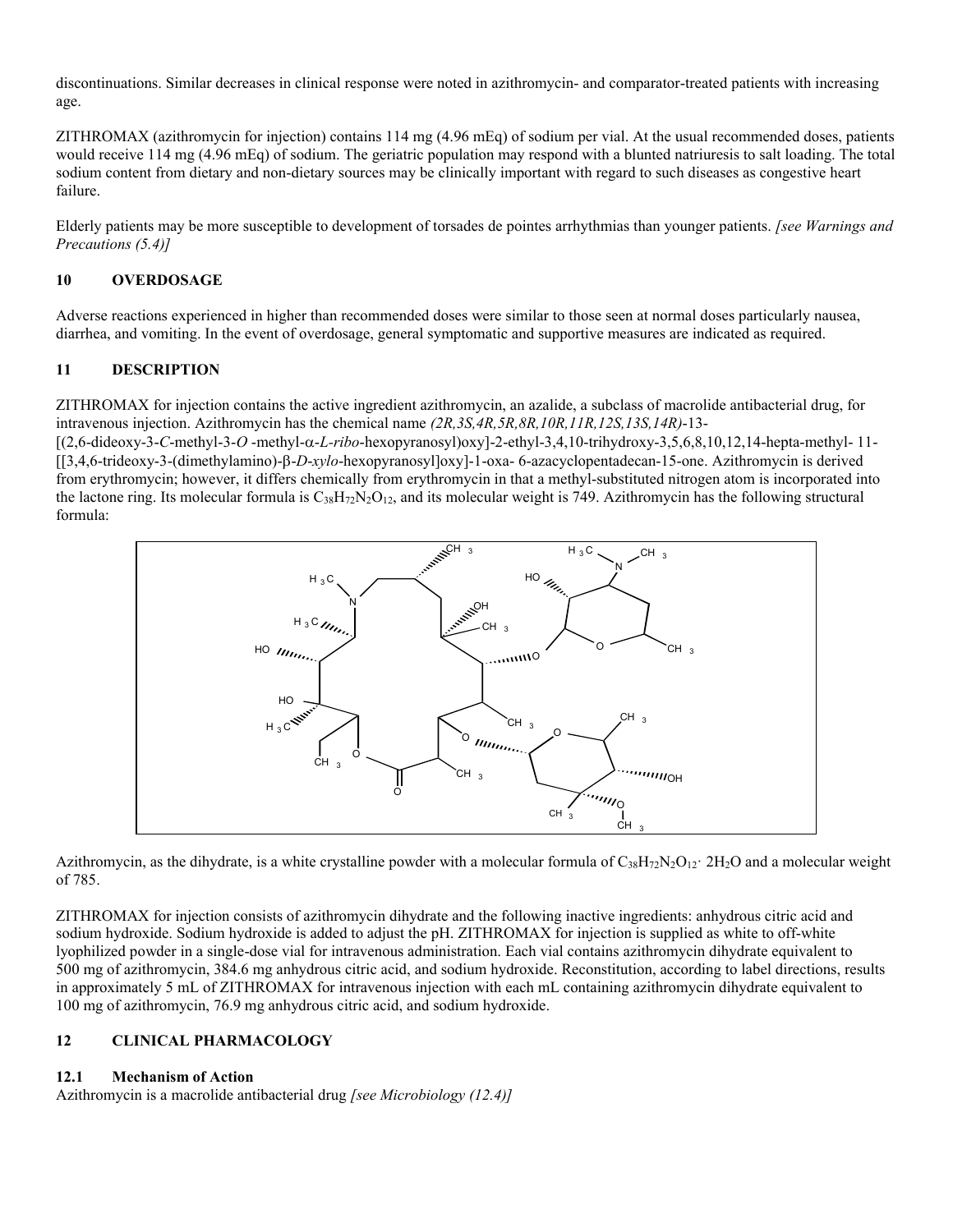# **12.2 Pharmacodynamics**

Based on animal models of infection, the antibacterial activity of azithromycin appears to correlate with the ratio of area under the concentration-time curve to minimum inhibitory concentration (AUC/MIC) for certain pathogens (*S. pneumoniae and S. aureus*). The principal pharmacokinetic/pharmacodynamic parameter best associated with clinical and microbiological cure has not been elucidated in clinical trials with azithromycin.

# *Cardiac Electrophysiology*

QTc interval prolongation was studied in a randomized, placebo-controlled parallel trial in 116 healthy subjects who received either chloroquine (1,000 mg) alone or in combination with oral azithromycin (500 mg, 1,000 mg, and 1,500 mg once daily). Co-administration of azithromycin increased the QTc interval in a dose- and concentration- dependent manner. In comparison to chloroquine alone, the maximum mean (95% upper confidence bound) increases in QTcF were 5 (10) ms, 7 (12) ms and 9 (14) ms with the co-administration of 500 mg, 1,000 mg and 1,500 mg azithromycin, respectively.

Since the mean C<sub>max</sub> of azithromycin following a 500 mg IV dose given over 1 hr is higher than the mean C<sub>max</sub> of azithromycin following the administration of a 1,500 mg oral dose, it is possible that QTc may be prolonged to a greater extent with IV azithromycin at close proximity to a one hour infusion of 500 mg.

# **12.3 Pharmacokinetics**

In patients hospitalized with community-acquired pneumonia receiving single daily one-hour intravenous infusions for 2 to 5 days of 500 mg azithromycin at a concentration of 2 mg/mL, the mean  $C_{\text{max}} \pm S.D$ . achieved was  $3.63 \pm 1.60$  mcg/mL, while the 24-hour trough level was  $0.20 \pm 0.15$  mcg/mL, and the AUC<sub>24</sub> was  $9.60 \pm 4.80$  mcg·hr/mL.

The mean C<sub>max</sub>, 24-hour trough and AUC<sub>24</sub> values were  $1.14 \pm 0.14$  mcg/mL,  $0.18 \pm 0.02$  mcg/mL, and  $8.03 \pm 0.86$  mcg·hr/mL, respectively, in normal volunteers receiving a 3-hour intravenous infusion of 500 mg azithromycin at a concentration of 1 mg/mL. Similar pharmacokinetic values were obtained in patients hospitalized with community-acquired pneumonia who received the same 3-hour dosage regimen for 2-5 days.

| <b>Infusion</b>     | Time after starting the infusion (hr) |                 |                 |                 |                 |                 |                 |                 |                 |
|---------------------|---------------------------------------|-----------------|-----------------|-----------------|-----------------|-----------------|-----------------|-----------------|-----------------|
| Concentration,      | 0.5                                   |                 |                 |                 |                 |                 |                 | 12              |                 |
| <b>Duration</b>     |                                       |                 |                 |                 |                 |                 |                 |                 |                 |
| $2 \text{ mg/mL}$ , | $2.98 \pm 1.12$                       | $3.63 \pm 1.73$ | $0.60 \pm 0.31$ | $0.40 \pm 0.23$ | $0.33 \pm 0.16$ | $0.26 \pm 0.14$ | $0.27 \pm 0.15$ | $0.20 \pm 0.12$ | $0.20 \pm 0.15$ |
| 1 hr <sup>a</sup>   |                                       |                 |                 |                 |                 |                 |                 |                 |                 |
| $1$ mg/mL,          | $0.91 \pm 0.13$                       | $1.02 \pm 0.11$ | $1.14 \pm 0.13$ | $1.13 \pm 0.16$ | $0.32 \pm 0.05$ | $0.28 \pm 0.04$ | $0.27 \pm 0.03$ | $0.22 \pm 0.02$ | $0.18 \pm 0.02$ |
| 3 <sup>h</sup>      |                                       |                 |                 |                 |                 |                 |                 |                 |                 |

<sup>a</sup> 500 mg (2 mg/mL) for 2-5 days in community-acquired pneumonia patients.

 $b$  500 mg (1 mg/mL) for 5 days in healthy subjects.

Comparison of the plasma pharmacokinetic parameters following the 1st and 5th daily doses of 500 mg intravenous azithromycin showed only an 8% increase in  $C_{\text{max}}$  but a 61% increase in AUC<sub>24</sub> reflecting a threefold rise in  $C_{24}$  trough levels.

Following single-oral doses of 500 mg azithromycin (two 250 mg capsules) to 12 healthy volunteers, C<sub>max</sub>, trough level, and AUC<sub>24</sub> were reported to be 0.41 mcg/mL, 0.05 mcg/mL, and 2.6 mcg·hr/mL, respectively. These oral values are approximately 38%, 83%, and 52% of the values observed following a single 500-mg I.V. 3-hour infusion (C<sub>max</sub>: 1.08 mcg/mL, trough: 0.06 mcg/mL, and AUC24: 5 mcg·hr/mL). Thus, plasma concentrations are higher following the intravenous regimen throughout the 24-hour interval.

## *Distribution*

The serum protein binding of azithromycin is variable in the concentration range approximating human exposure, decreasing from 51% at 0.02 mcg/mL to 7% at 2 mcg/mL.

Tissue concentrations have not been obtained following intravenous infusions of azithromycin, but following oral administration in humans azithromycin has been shown to penetrate into tissues, including skin, lung, tonsil, and cervix.

Tissue levels were determined following a single oral dose of 500 mg azithromycin in 7 gynecological patients. Approximately 17 hr after dosing, azithromycin concentrations were 2.7 mcg/g in ovarian tissue, 3.5 mcg/g in uterine tissue, and 3.3 mcg/g in salpinx. Following a regimen of 500 mg on the first day followed by 250 mg daily for 4 days, concentrations in the cerebrospinal fluid were less than 0.01 mcg/mL in the presence of non-inflamed meninges.

## *Metabolism*

*In vitro* and *in vivo* studies to assess the metabolism of azithromycin have not been performed.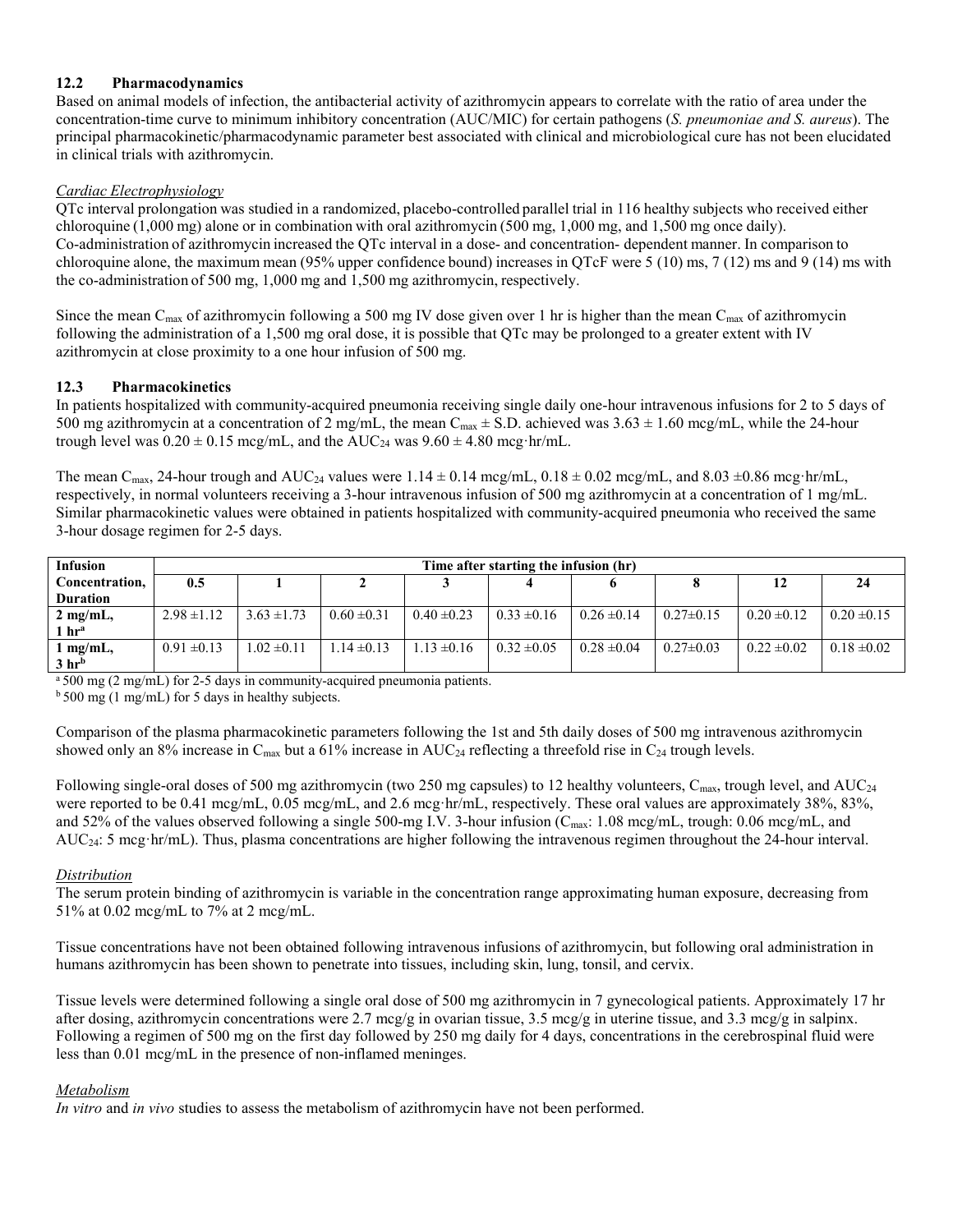### *Elimination*

Plasma concentrations of azithromycin following single 500 mg oral and IV doses declined in a polyphasic pattern with a mean apparent plasma clearance of 630 mL/min and terminal elimination half-life of 68 hr. The prolonged terminal half-life is thought to be due to extensive uptake and subsequent release of drug from tissues.

In a multiple-dose study in 12 normal volunteers utilizing a 500 mg (1 mg/mL) one-hour intravenous-dosage regimen for five days, the amount of administered azithromycin dose excreted in urine in 24 hr was about 11% after the 1st dose and 14% after the 5th dose. These values are greater than the reported 6% excreted unchanged in urine after oral administration of azithromycin. Biliary excretion is a major route of elimination for unchanged drug, following oral administration.

#### *Specific Populations*

### Patients with Renal Impairment

Azithromycin pharmacokinetics were investigated in 42 adults (21 to 85 years of age) with varying degrees of renal impairment. Following the oral administration of a single 1,000 mg dose of azithromycin, mean  $C_{\text{max}}$  and  $AUC_{0-120}$  increased by 5.1% and 4.2%, respectively in subjects with mild to moderate renal impairment (GFR 10 to 80 mL/min) compared to subjects with normal renal function (GFR >80 mL/min). The mean  $C_{\text{max}}$  and  $AUC_{0-120}$  increased 61% and 35%, respectively in subjects with severe renal impairment (GFR <10 mL/min) compared to subjects with normal renal function (GFR >80 mL/min).

### Patients with Hepatic Impairment

The pharmacokinetics of azithromycin in subjects with hepatic impairment has not been established.

### Male and Female Patients

There are no significant differences in the disposition of azithromycin between male and female subjects. No dosage adjustment is recommended based on gender.

### Geriatric Patients

Pharmacokinetic studies with intravenous azithromycin have not been performed in older volunteers. Pharmacokinetics of azithromycin following oral administration in older volunteers (65-85 years old) were similar to those in younger volunteers (18-40 years old) for the 5-day therapeutic regimen. *[see Geriatric Use 8.5)]***.**

#### Pediatric Patients

Pharmacokinetic studies with intravenous azithromycin have not been performed in children.

#### *Drug Interaction Studies*

Drug interaction studies were performed with oral azithromycin and other drugs likely to be co-administered. The effects of co-administration of azithromycin on the pharmacokinetics of other drugs are shown in Table 1 and the effects of other drugs on the pharmacokinetics of azithromycin are shown in Table 2.

Co-administration of azithromycin at therapeutic doses had a modest effect on the pharmacokinetics of the drugs listed in Table 1. No dosage adjustment of drugs listed in Table 1 is recommended when co-administered with azithromycin.

Co-administration of azithromycin with efavirenz or fluconazole had a modest effect on the pharmacokinetics of azithromycin. Nelfinavir significantly increased the  $C_{\text{max}}$  and AUC of azithromycin. No dosage adjustment of azithromycin is recommended when administered with drugs listed in Table 2 *[see Drug Interactions (7.3)].*

### **Table 1. Drug Interactions: Pharmacokinetic Parameters for Co-administered Drugs in the Presence of Azithromycin**

| Co-administered<br>Drug | Dose of Co-administered Drug     | Dose of Azithromycin             | $\mathbf n$ | Ratio (with/without azithromycin)<br>of Co-administered Drug<br><b>Pharmacokinetic Parameters (90%</b><br>$CI$ ); No Effect = 1 |                           |
|-------------------------|----------------------------------|----------------------------------|-------------|---------------------------------------------------------------------------------------------------------------------------------|---------------------------|
|                         |                                  |                                  |             | Mean $C_{\text{max}}$                                                                                                           | <b>Mean AUC</b>           |
| Atorvastatin            | 10 mg/day for 8 days             | 500 mg/day orally on days 6-8    | 12          | 0.83                                                                                                                            | 1.01                      |
|                         |                                  |                                  |             | $(0.63 \text{ to } 1.08)$                                                                                                       | $(0.81 \text{ to } 1.25)$ |
| Carbamazepine           | 200 mg/day for 2 days, then 200  | 500 mg/day orally for days 16-18 | 7           | 0.97                                                                                                                            | 0.96                      |
|                         | mg twice a day for 18 days       |                                  |             | $(0.88 \text{ to } 1.06)$                                                                                                       | $(0.88 \text{ to } 1.06)$ |
| Cetirizine              | 20 mg/day for 11 days            | 500 mg orally on day 7, then     | 14          | 1.03                                                                                                                            | 1.02                      |
|                         |                                  | $250$ mg/day on days 8-11        |             | $(0.93 \text{ to } 1.14)$                                                                                                       | $(0.92 \text{ to } 1.13)$ |
| Didanosine              | 200 mg orally twice a day for 21 | 1,200 mg/day orally on days 8-21 | 6           | 1.44                                                                                                                            | 1.14                      |
|                         | days                             |                                  |             | $(0.85 \text{ to } 2.43)$                                                                                                       | $(0.83 \text{ to } 1.57)$ |
| Efavirenz               | $400 \text{ mg/day}$ for 7 days  | 600 mg orally on day 7           | 14          | $1.04*$                                                                                                                         | $0.95*$                   |
| Fluconazole             | 200 mg orally single dose        | 1,200 mg orally single dose      | 18          | 1.04                                                                                                                            | 1.01                      |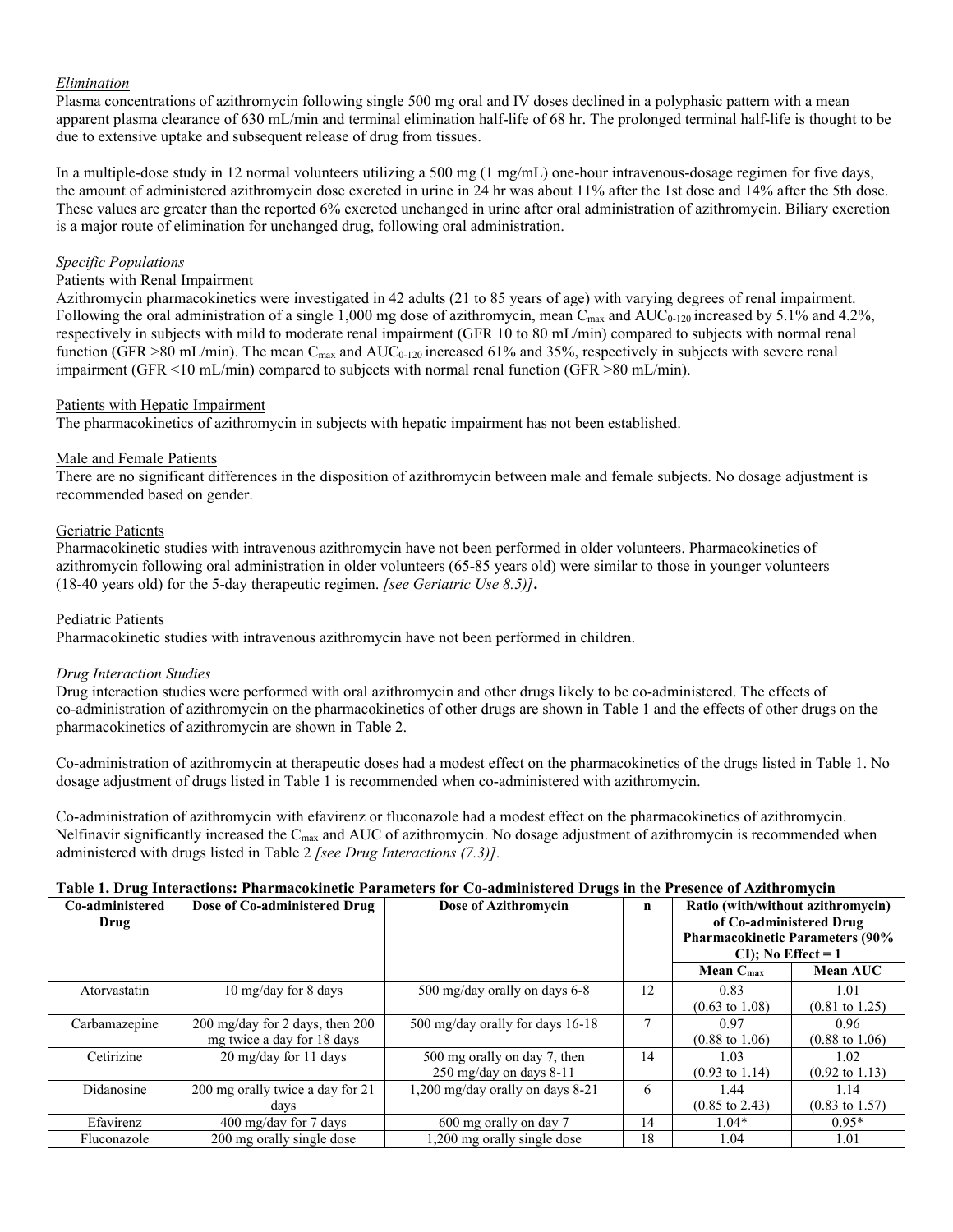| Co-administered<br>Drug | Dose of Co-administered Drug       | Dose of Azithromycin               | $\mathbf n$    | Ratio (with/without azithromycin)<br>of Co-administered Drug<br><b>Pharmacokinetic Parameters (90%</b><br>$CI$ ); No Effect = 1 |                           |
|-------------------------|------------------------------------|------------------------------------|----------------|---------------------------------------------------------------------------------------------------------------------------------|---------------------------|
|                         |                                    |                                    |                | Mean C <sub>max</sub>                                                                                                           | Mean AUC                  |
|                         |                                    |                                    |                | $(0.98 \text{ to } 1.11)$                                                                                                       | $(0.97 \text{ to } 1.05)$ |
| Indinavir               | 800 mg three times a day for 5     | 1,200 mg orally on day 5           | 18             | 0.96                                                                                                                            | 0.9                       |
|                         | days                               |                                    |                | $(0.86 \text{ to } 1.08)$                                                                                                       | $(0.81 \text{ to } 1)$    |
| Midazolam               | 15 mg orally on day 3              | 500 mg/day orally for 3 days       | 12             | 1.27                                                                                                                            | 1.26                      |
|                         |                                    |                                    |                | $(0.89 \text{ to } 1.81)$                                                                                                       | $(1.01 \text{ to } 1.56)$ |
| Nelfinavir              | 750 mg three times a day for 11    | 1,200 mg orally on day 9           | 14             | 0.9                                                                                                                             | 0.85                      |
|                         | davs                               |                                    |                | $(0.81 \text{ to } 1.01)$                                                                                                       | $(0.78 \text{ to } 0.93)$ |
| Sildenafil              | 100 mg on days 1 and 4             | 500 mg/day orally for 3 days       | 12             | 1.16                                                                                                                            | 0.92                      |
|                         |                                    |                                    |                | $(0.86 \text{ to } 1.57)$                                                                                                       | $(0.75 \text{ to } 1.12)$ |
| Theophylline            | 4 mg/kg IV on days 1, 11, 25       | 500 mg orally on day 7, 250 mg/day | 10             | 1.19                                                                                                                            | 1.02                      |
|                         |                                    | on days 8-11                       |                | $(1.02 \text{ to } 1.4)$                                                                                                        | $(0.86 \text{ to } 1.22)$ |
| Theophylline            | 300 mg orally BID $\times$ 15 days | 500 mg orally on day 6, then       | 8              | 1.09                                                                                                                            | 1.08                      |
|                         |                                    | 250 mg/day on days 7-10            |                | $(0.92 \text{ to } 1.29)$                                                                                                       | $(0.89 \text{ to } 1.31)$ |
| Triazolam               | $0.125$ mg on day $2$              | 500 mg orally on day 1, then       | 12             | $1.06*$                                                                                                                         | $1.02*$                   |
|                         |                                    | 250 mg/day on day 2                |                |                                                                                                                                 |                           |
| Trimethoprim/           | 160 mg/800 mg/day orally for 7     | 1,200 mg orally on day 7           | 12             | 0.85                                                                                                                            | 0.87                      |
| Sulfamethoxazole        | days                               |                                    |                | $(0.75 \text{ to } 0.97)$ /                                                                                                     | $(0.8 \text{ to } 0.95)$  |
|                         |                                    |                                    |                | 0.9                                                                                                                             | 0.96                      |
|                         |                                    |                                    |                | $(0.78 \text{ to } 1.03)$                                                                                                       | $(0.88 \text{ to } 1.03)$ |
| Zidovudine              | 500 mg/day orally for 21 days      | 600 mg/day orally for 14 days      | 5              | 1.12                                                                                                                            | 0.94                      |
|                         |                                    |                                    |                | $(0.42 \text{ to } 3.02)$                                                                                                       | $(0.52 \text{ to } 1.7)$  |
| Zidovudine              | 500 mg/day orally for 21 days      | 1,200 mg/day orally for 14 days    | $\overline{4}$ | 1.31                                                                                                                            | 1.3                       |
|                         |                                    |                                    |                | $(0.43 \text{ to } 3.97)$                                                                                                       | $(0.69 \text{ to } 2.43)$ |

\* - 90% Confidence interval not reported

## **Table 2. Drug Interactions: Pharmacokinetic Parameters for Azithromycin in the Presence of Co-administered Drugs** *[see Drug Interactions (7.3)].*

| <b>Co-administered Drug</b> | Dose of Co-<br>administered Drug        | Dose of Azithromycin           | $\mathbf n$ | Ratio (with/without co-administered drug) of<br>Azithromycin Pharmacokinetic Parameters (90%<br>$CI$ : No Effect = 1 |                                   |
|-----------------------------|-----------------------------------------|--------------------------------|-------------|----------------------------------------------------------------------------------------------------------------------|-----------------------------------|
|                             |                                         |                                |             | Mean C <sub>max</sub>                                                                                                | <b>Mean AUC</b>                   |
| Efavirenz                   | $400 \text{ mg/day}$ for 7 days         | 600 mg orally on day 7         | 14          | 1.22<br>$(1.04 \text{ to } 1.42)$                                                                                    | $0.92*$                           |
| Fluconazole                 | 200 mg orally single<br>dose            | 1,200 mg orally single<br>dose | 18          | 0.82<br>$(0.66 \text{ to } 1.02)$                                                                                    | 1.07<br>$(0.94 \text{ to } 1.22)$ |
| <b>Nelfinavir</b>           | 750 mg three times a day<br>for 11 days | 1,200 mg orally on day 9       | 14          | 2.36<br>$(1.77 \text{ to } 3.15)$                                                                                    | 2.12<br>$(1.80 \text{ to } 2.5)$  |

\* - 90% Confidence interval not reported

# **12.4 Microbiology**

### *Mechanism of Action*

Azithromycin acts by binding to the 23S rRNA of the 50S ribosomal subunit of susceptible microorganisms inhibiting bacterial protein synthesis and impeding the assembly of the 50S ribosomal subunit.

*Resistance*

Azithromycin demonstrates cross-resistance with erythromycin. The most frequently encountered mechanism of resistance to azithromycin is modification of the 23S rRNA target, most often by methylation. Ribosomal modifications can determine cross resistance to other macrolides, lincosamides and streptogramin  $B(MLS_B)$  phenotype).

### *Antimicrobial Activity*

Azithromycin has been shown to be active against the following microorganisms, both *in vitro* and in clinical infections. *[see Indications and Usage (1)]*

Gram-positive Bacteria *Staphylococcus aureus Streptococcus pneumoniae*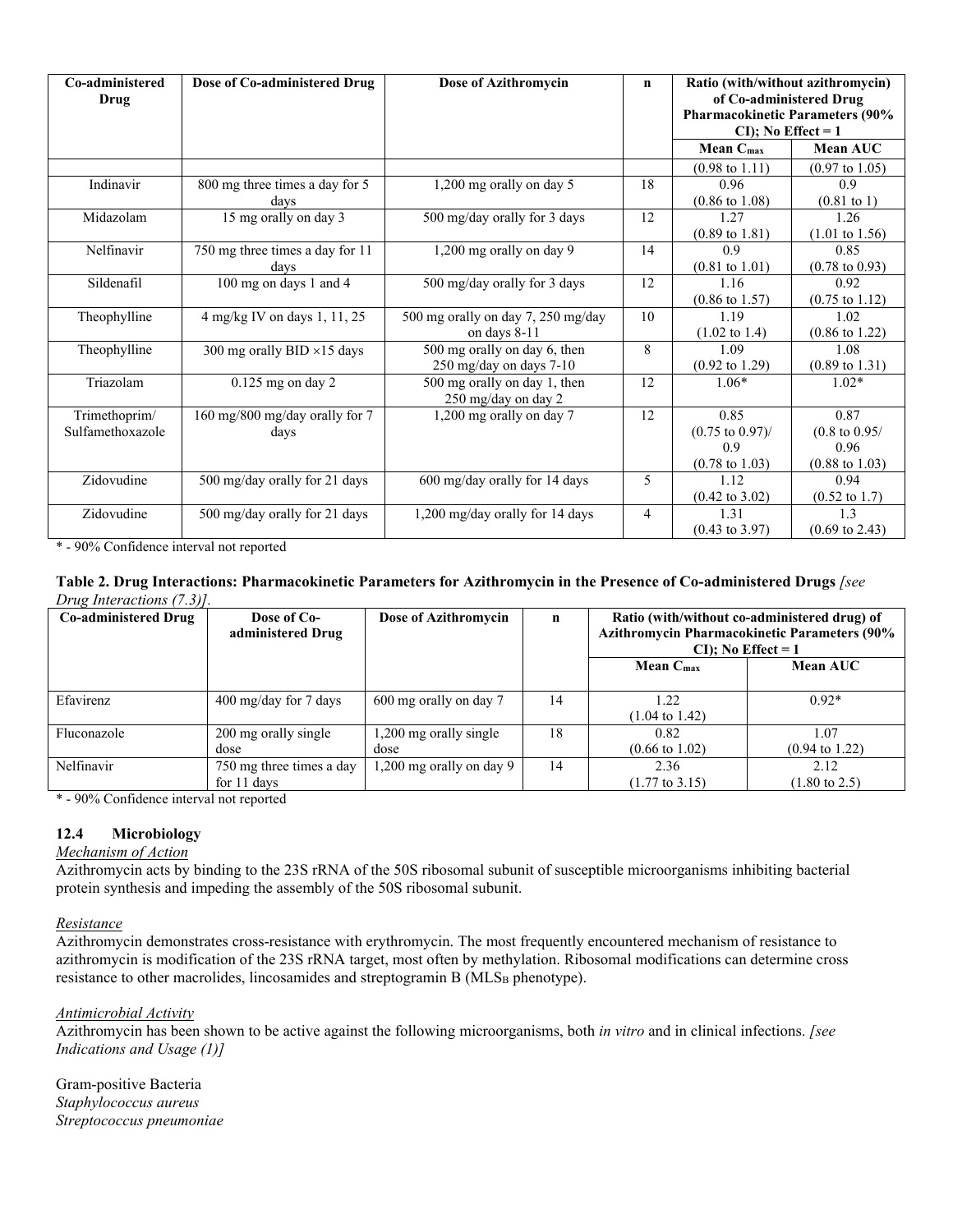Gram-negative Bacteria *Haemophilus influenzae Moraxella catarrhalis Neisseria gonorrhoeae Legionella pneumophila*

Other Bacteria *Chlamydophila pneumoniae Chlamydia trachomatis Mycoplasma hominis Mycoplasma pneumoniae*

The following *in vitro* data are available, but their clinical significance is unknown. At least 90 percent of the following bacteria exhibit an *in vitro* minimum inhibitory concentration (MIC) less than or equal to the susceptible breakpoint for azithromycin against isolates of similar genus or organism group. However, the efficacy of azithromycin in treating clinical infections caused by these bacteria has not been established in adequate and well-controlled clinical trials.

Aerobic Gram-Positive Bacteria Streptococci (Groups C, F, G) Viridans group streptococci

Gram-Negative Bacteria *Bordetella pertussis*

Anaerobic Bacteria *Peptostreptococcus* species *Prevotella bivia*

Other Bacteria *Ureaplasma urealyticum*

## *Susceptibility Testing*

For specific information regarding susceptibility test interpretive criteria and associated test methods and quality control standards recognized by FDA for this drug, please see: https://www.fda.gov/STIC.

## **13 NONCLINICAL TOXICOLOGY**

## **13.1 Carcinogenesis, Mutagenesis, Impairment of Fertility**

Long-term studies in animals have not been performed to evaluate carcinogenic potential. Azithromycin has shown no mutagenic potential in standard laboratory tests: mouse lymphoma assay, human lymphocyte clastogenic assay, and mouse bone marrow clastogenic assay. In fertility studies conducted in male and female rats, oral administration of azithromycin for 64 to 66 days (males) or 15 days (females) prior to and during cohabitation resulted in decreased pregnancy rate at 20 and 30 mg/kg/day when both males and females were treated with azithromycin. This minimal effect on pregnancy rate (approximately 12% reduction compared to concurrent controls) did not become more pronounced when the dose was increased from 20 to 30 mg/kg/day (approximately 0.4 to 0.6 times the adult daily dose of 500 mg based on body surface area) and it was not observed when only one animal in the mated pair was treated. There were no effects on any other reproductive parameters, and there were no effects on fertility at 10 mg/kg/day. The relevance of these findings to patients being treated with azithromycin at the doses and durations recommended in the prescribing information is uncertain.

## **13.2 Animal Toxicology and/or Pharmacology**

Phospholipidosis (intracellular phospholipid accumulation) has been observed in some tissues of mice, rats, and dogs given multiple oral doses of azithromycin. It has been demonstrated in numerous organ systems (e.g., eye, dorsal root ganglia, liver, gallbladder, kidney, spleen, and/or pancreas) in dogs and rats treated with azithromycin at doses which, expressed on the basis of body surface area, are similar to or less than the highest recommended adult human dose. This effect has been shown to be reversible after cessation of azithromycin treatment. Based on the pharmacokinetic data, phospholipidosis has been seen in the rat (50 mg/kg/day dose) at the observed maximal plasma concentration of 1.3 mcg/mL (1.6 times the observed C<sub>max</sub> of 0.821 mcg/mL at the adult dose of 2 g.) Similarly, it has been shown in the dog (10 mg/kg/day dose) at the observed maximal serum concentration of 1 mcg/mL (1.2 times the observed  $C_{\text{max}}$  of 0.821 mcg/mL at the adult dose of 2 g).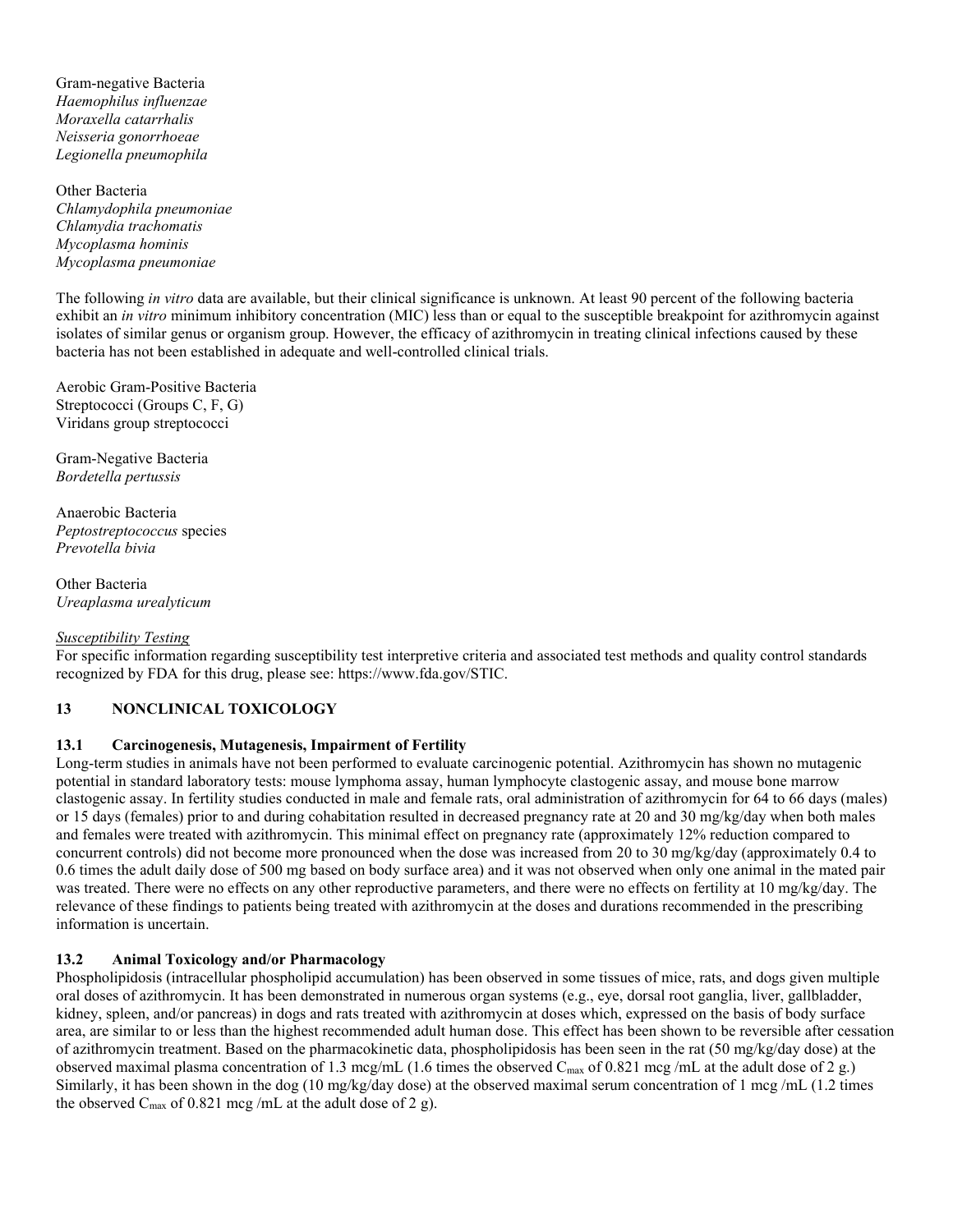Phospholipidosis was also observed in neonatal rats dosed for 18 days at 30 mg/kg/day, which is less than the pediatric dose of 60 mg/kg based on body surface area. It was not observed in neonatal rats treated for 10 days at 40 mg/kg/day with mean maximal serum concentrations of 1.86 mcg/mL, approximately 1.5 times the C<sub>max</sub> of 1.27 mcg/mL at the pediatric dose. Phospholipidosis has been observed in neonatal dogs (10 mg/kg/day) at maximum mean whole blood concentrations of 3.54 mcg/mL, approximately 3 times the pediatric dose Cmax. The significance of the findings for animals and for humans is unknown.

# **14 CLINICAL STUDIES**

## **14.1 Community-Acquired Pneumonia**

In a controlled trial of community-acquired pneumonia performed in the U.S., azithromycin (500 mg as a single daily dose by the intravenous route for 2 to 5 days, followed by 500 mg/day by the oral route to complete 7 to 10 days therapy) was compared to cefuroxime (2,250 mg/day in three divided doses by the intravenous route for 2 to 5 days followed by 1,000 mg/day in two divided doses by the oral route to complete 7 to 10 days therapy), with or without erythromycin. For the 291 patients who were evaluable for clinical efficacy, the clinical outcome rates, i.e., cure, improved, and success (cure + improved) among the 277 patients seen at 10 to 14 days post-therapy were as follows:

| <b>Clinical Outcome</b>     | Azithromvcin | <b>Comparator</b> |
|-----------------------------|--------------|-------------------|
| Cure                        | 46%          | 44%               |
| Improved                    | 32%          | 30%               |
| Success (Cure $+$ Improved) | 78%          | 74%               |

In a separate, uncontrolled clinical and microbiological trial performed in the U.S., 94 patients with community-acquired pneumonia who received azithromycin in the same regimen were evaluable for clinical efficacy. The clinical outcome rates, i.e., cure, improved, and success (cure  $+$  improved) among the 84 patients seen at 10 to 14 days post-therapy were as follows:

| <b>Clinical Outcome</b>     | <b>Azithromycin</b> |
|-----------------------------|---------------------|
| Cure                        | 60%                 |
| Improved                    | 29%                 |
| Success (Cure $+$ Improved) | 89%                 |

Microbiological determinations in both trials were made at the pre-treatment visit and, where applicable, were reassessed at later visits. Serological testing was done on baseline and final visit specimens. The following combined presumptive bacteriological eradication rates were obtained from the evaluable groups:

#### Combined Bacteriological Eradication Rates for Azithromycin:

| (at last completed visit) | <b>Azithromycin</b>        |
|---------------------------|----------------------------|
| S. pneumoniae             | $64/67$ (96%) <sup>a</sup> |
| H. influenzae             | 41/43 (95%)                |
| M. catarrhalis            | $9/10(90\%)$               |
| S. aureus                 | $9/10(90\%)$               |

<sup>a</sup> Nineteen of twenty-four patients (79%) with positive blood cultures for *S. pneumoniae* were cured (intent-to-treat analysis) with eradication of the pathogen.

The presumed bacteriological outcomes at 10 to 14 days post-therapy for patients treated with azithromycin with evidence (serology and/or culture) of atypical pathogens for both trials were as follows:

| <b>Evidence of Infection</b>                | <b>Total</b> | ∴ure    | Improved   | ∶ure +<br>Improved |
|---------------------------------------------|--------------|---------|------------|--------------------|
| Mycoplasma pneumoniae                       |              | (61%    | (28%       | 16 (89%)           |
| $\sim$ $\sim$ $\sim$<br>hlamvdia pneumoniae |              | $(44\%$ | (38%)<br>ຳ | 28 (82%)           |
| Legionella pneumophila                      | 1 U          | (31%)   | 8 (50%     | 3(81%              |